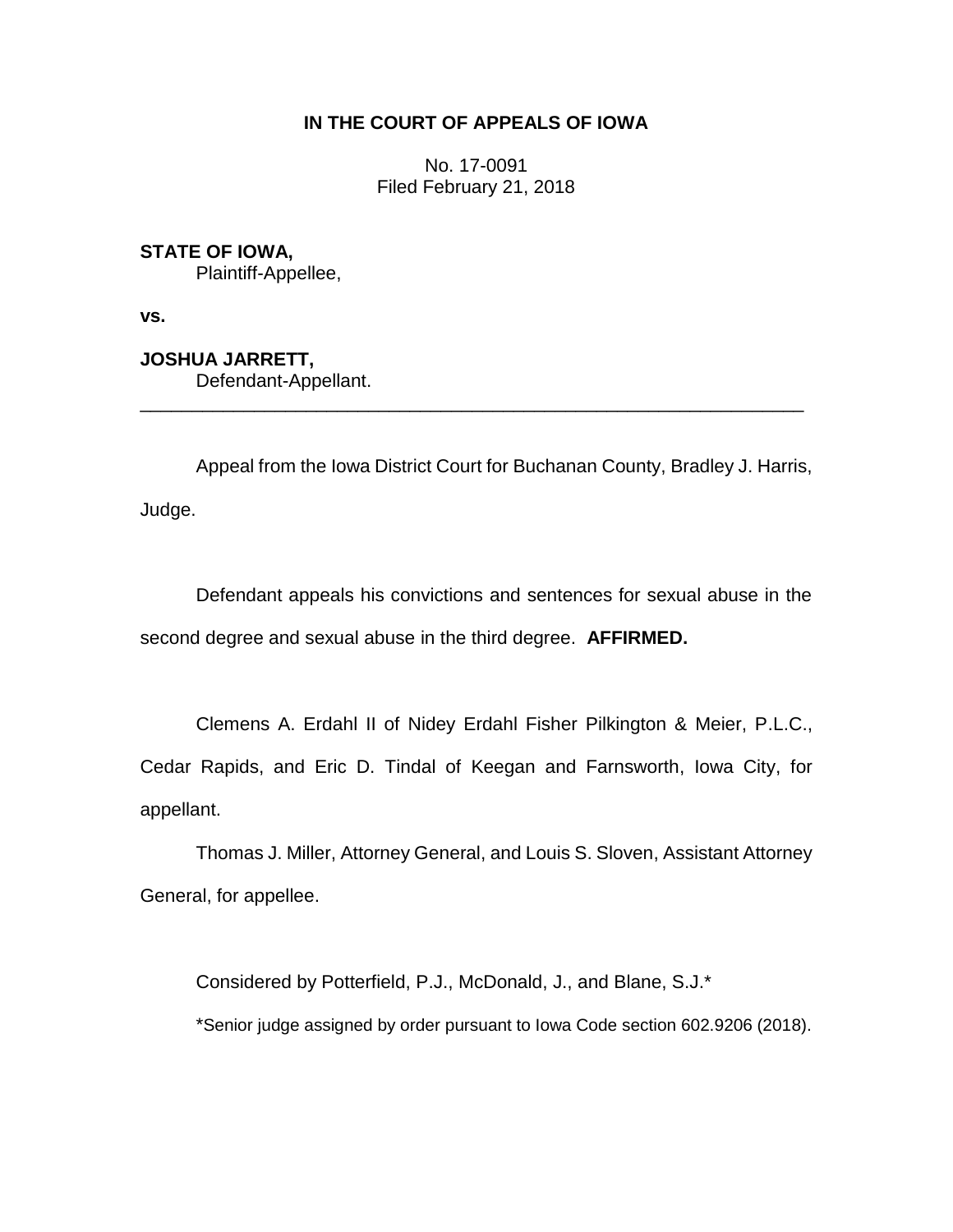### **BLANE, Senior Judge.**

Joshua Jarrett appeals his convictions and sentences for sexual abuse in the second degree and sexual abuse in the third degree, following a jury trial and guilty verdicts.<sup>1</sup> He asserts the trial court erred (1) in denying admission of the video-recorded interview of the complaining witness; (2) in failing to grant his motion for judgment of acquittal based upon insufficient evidence and lack of corroboration of the victim's sexual assault testimony; (3) in incorrect evidentiary rulings, which denied him the opportunity to present his theory of defense; and (4) in failing to grant his objections during closing arguments that the prosecutor engaged in a *Graves* violation by placing the burden on Jarrett to prove the complaining witness had lied. Based upon our review of these claims, we find no error and affirm.

## I. Procedural background.

 $\overline{a}$ 

On September 12, 2014, Jarrett was charged by trial information with four counts of sexual abuse in the second degree in violation of Iowa Code sections 709.1 and 709.3(2) (2014)<sup>2</sup>; four counts of sexual abuse in the third degree in violation of Iowa Code section 709.4(2)(b); and flight to avoid prosecution in violation of Iowa Code section 719.4(4). Before trial, the State amended the trial information to allege one count of sexual abuse in the second degree (count I), one count of sexual abuse in the third degree (count II), as well as the flight to

 $<sup>1</sup>$  Jarrett was also convicted of fleeing from the state to avoid felony prosecution. He does</sup> not specifically appeal that conviction or sentence.

 $2$  The underlying acts were alleged to have occurred "on or between February 1, 2002 and February 19, 2008." Because there was no substantive change to the pertinent Code sections between the date of the alleged acts and the filing of the first trial information, we reference the 2014 Code throughout.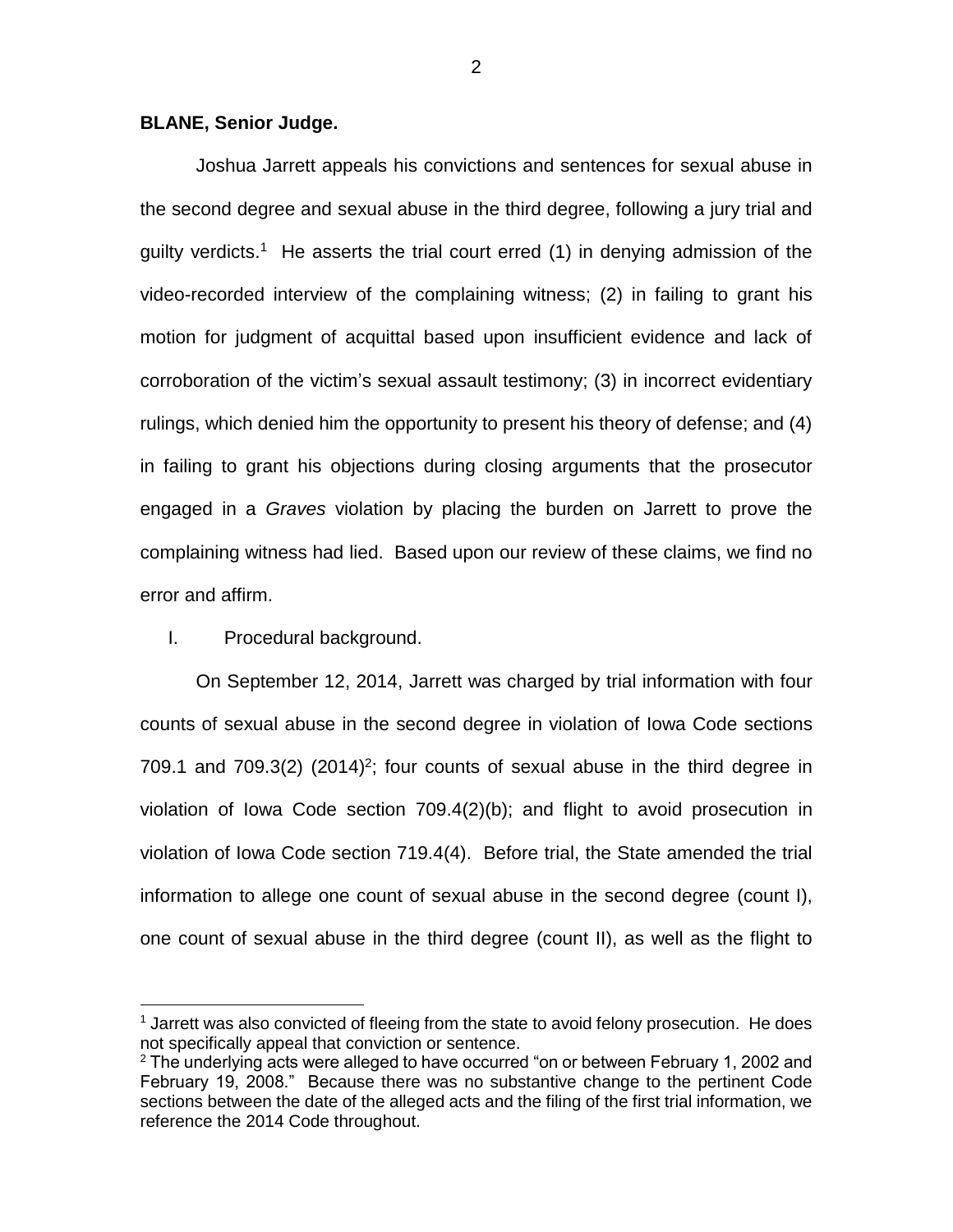avoid prosecution (count III). On October 26, 2015, a jury returned guilty verdicts as to all three counts submitted to it.

Jarrett filed a motion for new trial and, following a hearing, the motion was denied. He was sentenced to twenty-five years on count I; ten years on count II; and five years on count III. The court ordered counts I and II to be served consecutively and count III concurrently with counts I and II. Jarrett then timely filed a notice of appeal.

II. Factual background.

H.K. was known to Jarrett through H.K.'s mother. H.K.'s father is deceased; he died when H.K. was six years old. According to H.K., Jarrett first made her manually stimulate him shortly after her father's death. H.K. did not tell her mother about this incident because Jarrett told her not to. On another occasion, when H.K. was eight years old, Jarrett made her perform oral sex on him. Again, H.K. did not disclose the abuse to her mother because Jarrett told H.K. not to and because she did not want her mother to be upset.

The sex acts that Jarrett made H.K. perform eventually progressed from manual and oral stimulation to anal and vaginal intercourse. If H.K. resisted, Jarrett would "be terrible" to H.K.'s mother afterwards. Jarrett initiated sexual encounters with H.K. more frequently as she grew older. At trial, when asked how many times Jarrett had sexual contact with her, H.K. responded it was "way too many to count."

When H.K. was in fifth grade she was provided a cell phone. Jarrett began to initiate sexual contact by sending H.K. text messages after her bedtime. H.K. testified about the content of the messages, stating they would say, "'Come meet

3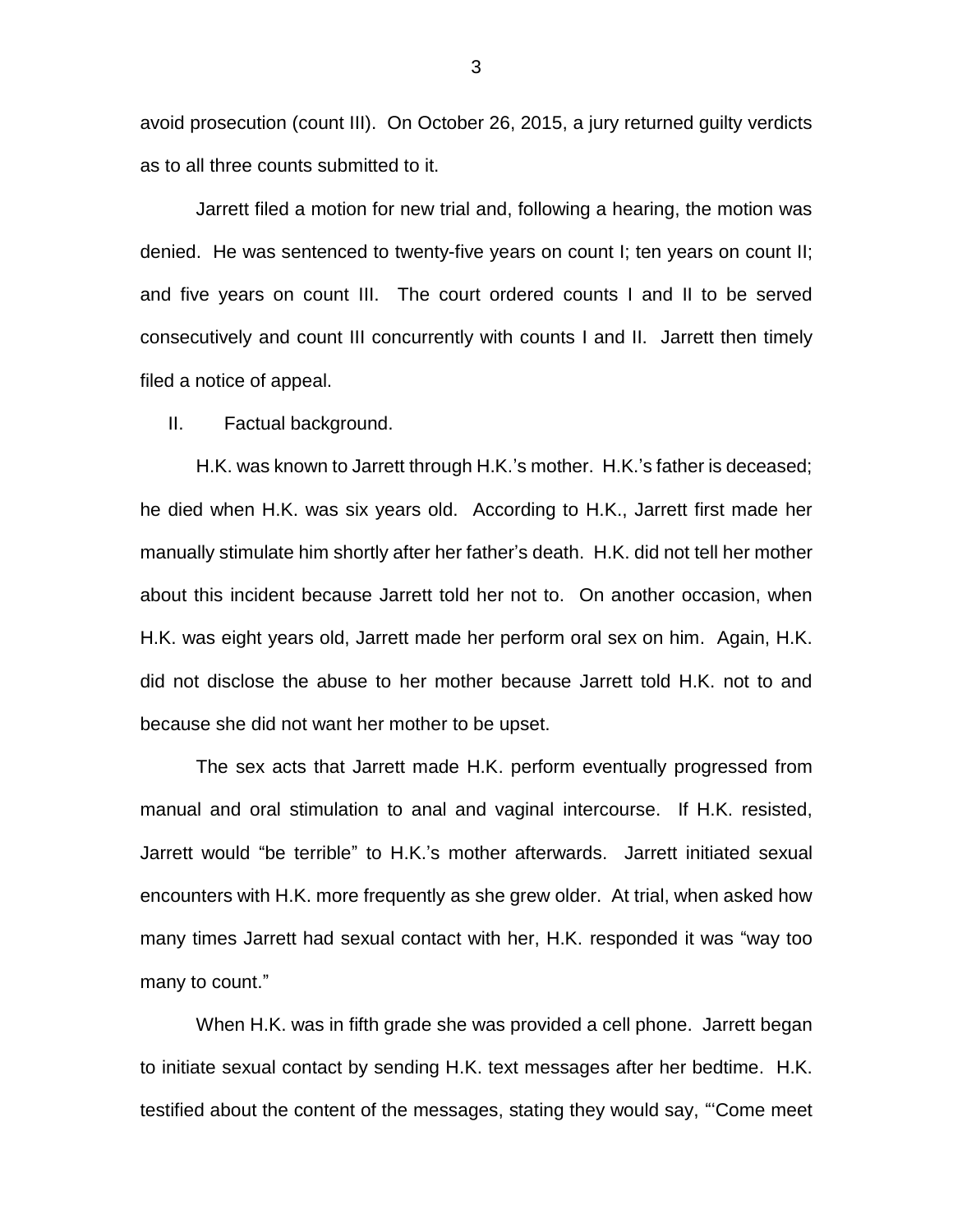me after your mom is asleep' or 'Come meet me in the living room' or 'Come meet me' wherever."

According to H.K., one night, when she was fourteen, Jarrett sent her a text message after her bedtime to "[c]ome get me after your mother is asleep." H.K.'s mother saw H.K.'s phone light up when she received that message, and the mother grabbed the phone from H.K.'s hand. The mother read the text message, along with all of the other text messages from Jarrett to H.K. that told her to meet him after bedtime in various locations. H.K.'s mother and H.K. had a conversation outside of Jarrett's presence; H.K. told her mother that "since the age of 6 . . . he would make [her] have vaginal, anal, and oral sex with him and that he would make [her] masturbate him." H.K. was crying throughout her disclosure, and her mother was also upset. The mother confronted Jarrett. No one reported the abuse. H.K.'s mother made sure Jarrett was not alone with H.K., and Jarrett had no further sexual contact with H.K. from that point on.

H.K. reported the sexual abuse to law enforcement in August 2014. When Jarrett learned that the police were looking for him to investigate H.K.'s reports of sexual abuse, he fled from the state—to Kansas, North Carolina, Colorado, and finally Texas, where he was apprehended.

At trial, H.K.'s mother denied that H.K. had disclosed the sexual abuse when she caught Jarrett sending her the text message. Even so, she acknowledged that after that incident, she did not allow Jarrett and H.K. to be alone together. Jarrett did not deny that he sent the text messages to H.K. and also did not deny that H.K.'s mother confronted him about it, but he claimed he told her "it was nothing" and she should "just let it go."

4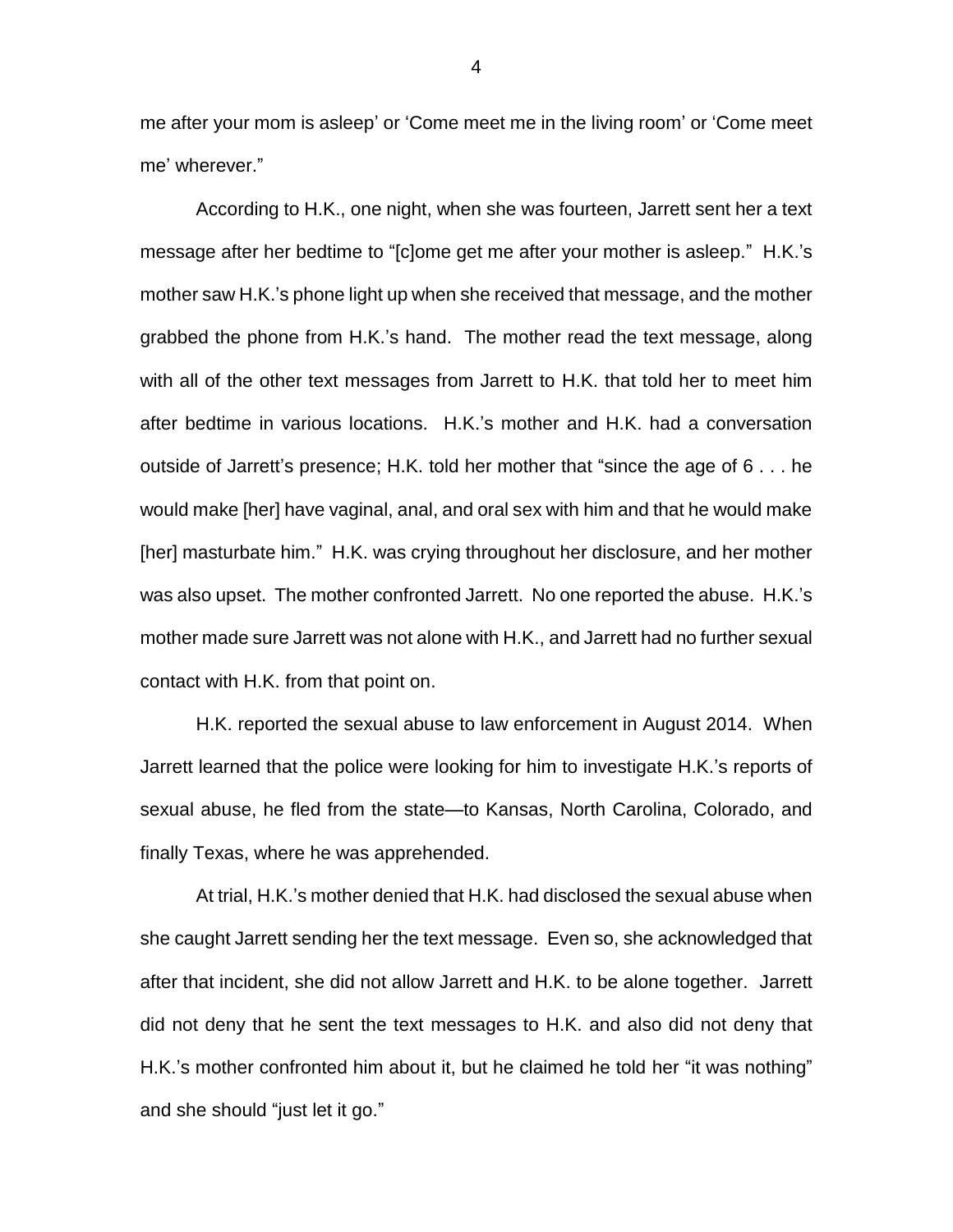At trial, the defense sought to introduce evidence concerning H.K. being suicidal and under the influence of drugs and alcohol when she first told about the sexual abuse. The court did not allow the evidence on the basis that it was irrelevant. The defense also attempted to question H.K. about her false claim to her employer that she had a brain tumor and needed to visit relatives in Davenport rather than be at work, but the court sustained the prosecution's objection and disallowed the question.

During the State's closing and rebuttal arguments, defense counsel objected that the prosecutor was violating the *Graves* case and shifting the burden of proof to Jarrett. The court overruled the objections. The defense raised the issues again in its motion for new trial, which the court denied.

Additional facts will be discussed when relevant.

- III. Discussion.
	- A. Whether the trial court erred in denying admission of the previously video-recorded interview of H.K.?

In late 2010, the Iowa Department of Human Services (DHS) investigated a report by a female juvenile regarding sexual abuse by Jarrett. Arising out of this investigation, in January 2011, the Child Protective Center (CPC) conducted a video-recorded interview with H.K. During the interview, H.K., who was fourteen years old at that time, denied any sexual abuse by Jarrett. H.K. testified at Jarrett's trial during the State's case-in-chief and described the years of sexual abuse by Jarrett. Jarrett's defense counsel did not attempt to offer or cross-examine H.K. about her video-recorded CPC interview in which she had denied the abuse by Jarrett.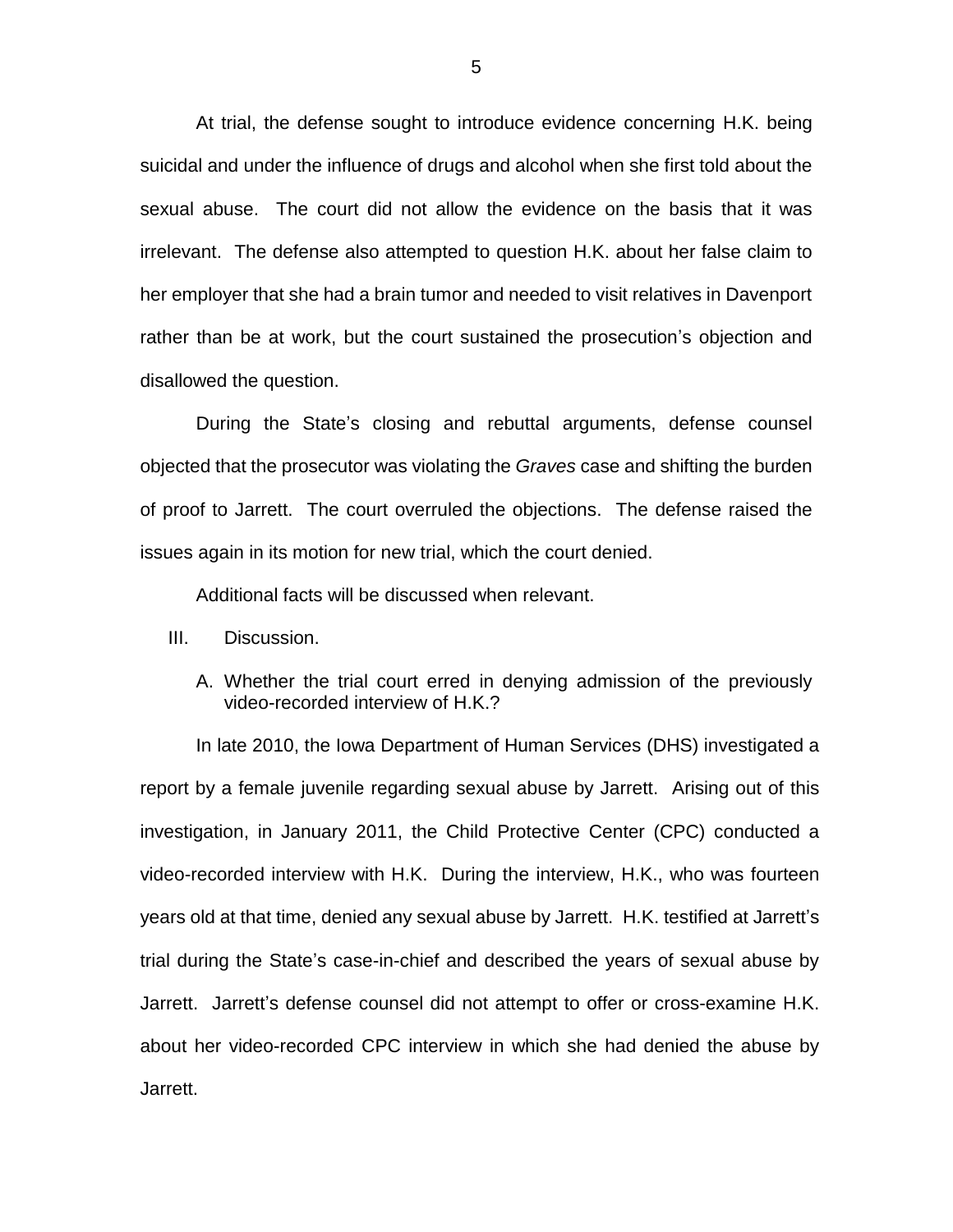Before trial, the defense gave notice that it intended to call Dr. Katherine Jacobs as an expert witness to testify generally about adolescent witness memory and testimony. On the evening before Dr. Jacobs was to testify, after H.K. had testified and the State had rested, defense counsel sent an email to the prosecutor that the defense intended to offer H.K.'s video-recorded CPC interview through Dr. Jacobs, citing to the residual-hearsay exception in Iowa Rule of Evidence 5.807. The next morning, before Dr. Jacobs testified, the State filed a motion in limine to prevent the doctor from testifying about H.K.'s recorded interview. Before recommencing trial and Dr. Jacobs's testimony, the court held a hearing on the motion in limine, at which Dr. Jacobs testified.

At the hearing, the State argued it would be improper to allow evidence of H.K.'s recorded interview through Dr. Jacobs without having confronted H.K. with the interview and allowing her an opportunity to explain her denial of the abuse; H.K. maintained her mother had told her to deny Jarrett had abused her because telling the truth would break up the family. The defense filed a resistance and argued the recorded interview was admissible under the residual hearsay exception in Iowa Rule of Evidence 5.807 and was necessary to Dr. Jacobs's opinions on adolescent memory.

Following the hearing, the trial court granted the State's motion in limine, ruling the defense would not be allowed to play H.K.'s video-recorded interview to the jury as part of Dr. Jacobs's testimony. The court further ruled the doctor could testify as to the potential influence of prior CPC or DHS interviews on H.K., but she could not testify as to any of the content of H.K.'s recorded interview. The court based its ruling on the defense's failure to comply with evidence rule 5.807 as to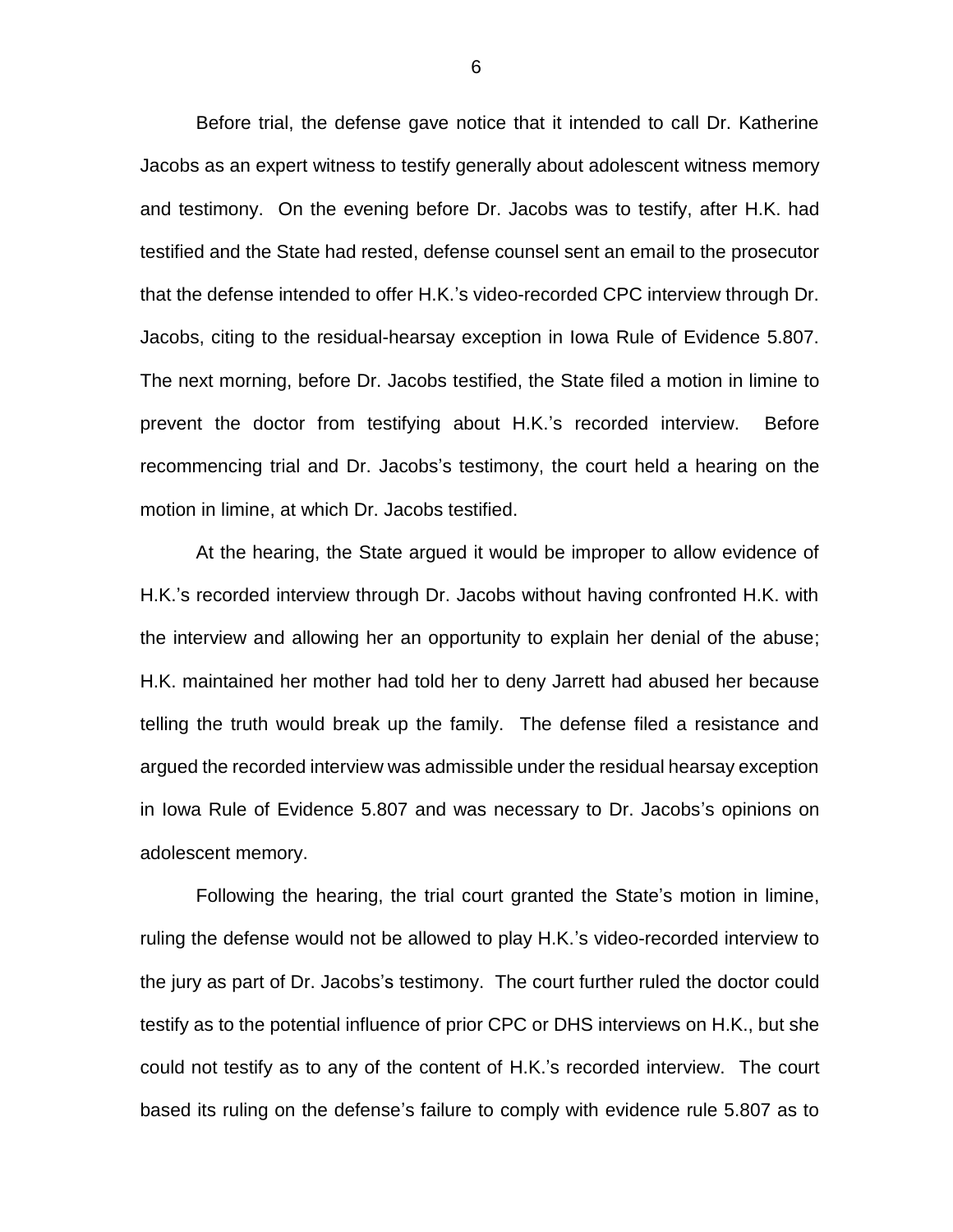necessity and timely notice. Following this ruling, the defense decided not to have Dr. Jacobs testify at the trial.

Both parties now agree this limine ruling preserved the issue for appeal. *See State v. Daly*, 623 N.W.2d 799, 800 (Iowa 2001) (reiterating that error is preserved "where a motion in limine is resolved in such a way it is beyond question whether or not the challenged evidence will be admitted during trial, there is no reason to voice objection at such time during trial. In such a situation the decision on the motion has the effect of a ruling" (quoting *State v. Tangie*, 616 N.W.2d 564, 568– 69 (Iowa 2000))).

We generally review a district court's decision to admit or exclude evidence for abuse of discretion. *State v. Jordan*, 663 N.W.2d 877, 879 (Iowa 2003). However, we review hearsay claims for correction of errors at law. *State v. Newell*, 710 N.W.2d 6, 18 (Iowa 2006). This standard of review extends to determining whether statements come within an exception to the general prohibition on hearsay evidence. *State v. Paredes*, 775 N.W.2d 554, 560 (Iowa 2009).

Jarrett argues the trial court erred in not allowing his counsel to play H.K.'s video-recorded interview for the jury during Dr. Jacobs's testimony.<sup>3</sup> He contends the video was admissible under Iowa Rule of Evidence 5.807, the residual-hearsay exception, or Iowa Code section 915.38(3), which reads:

The court may upon motion of a party admit into evidence the recorded statements of a child, as defined in section 702.5, describing sexual contact performed with or on the child, not

 $3$  We note that neither at trial nor in this appeal does counsel make an argument that the video-recorded statement was admissible under Iowa Rule of Evidence 5.703. *See In re Det. of Stenzel*, 827 N.W.2d 690, 705 (Iowa 2013) (noting ["rule 5.703](https://1.next.westlaw.com/Link/Document/FullText?findType=L&pubNum=1005683&cite=IAR5.703&originatingDoc=Ie074e50d828311e28a21ccb9036b2470&refType=LQ&originationContext=document&transitionType=DocumentItem&contextData=(sc.History*oc.Search)) is intended to give experts appropriate latitude to conduct their work, not to enable parties to shoehorn otherwise inadmissible evidence into the case").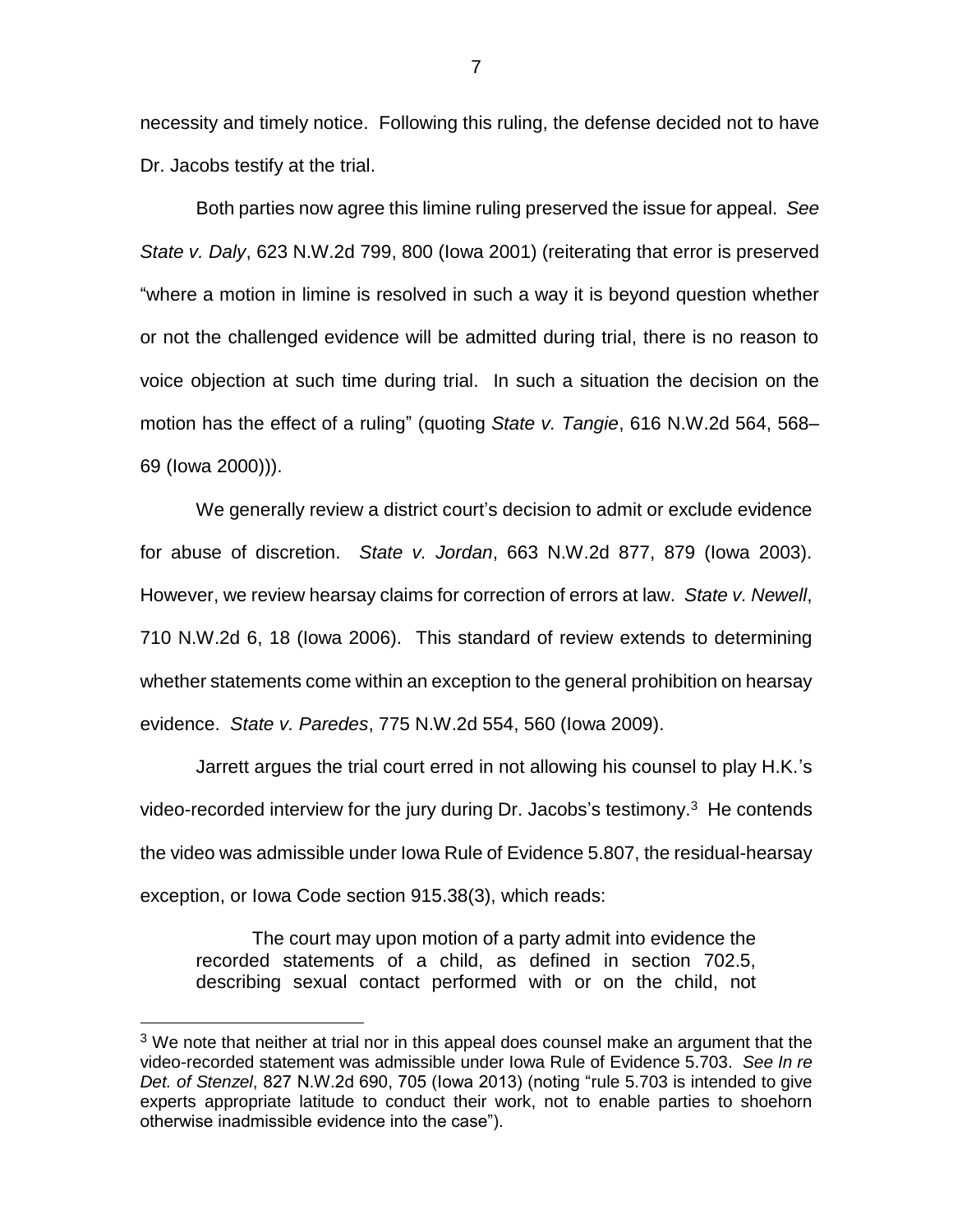otherwise admissible in evidence by statute or court rule if the court determines that the recorded statements substantially comport with the requirements for admission under rule of evidence 5.803(24) or  $5.804(b)(5)$ .[4]

Admissibility thus rests on compliance with Iowa Rule of Evidence 5.807. We agree with the trial court that under this record the defense failed to meet the requirements necessary for admission of the video recording.

"Hearsay" is a statement, other than one made by the declarant while testifying at the trial or hearing, offered in evidence to prove the truth of the matter asserted. *See* Iowa R. Evid. 5.801; *see also State v. Shortridge*, 589 N.W.2d 76, 82 (Iowa Ct. App. 1998). If evidence is hearsay, it must be excluded "unless admitted as an exception or exclusion under the hearsay rule or some other provision." *State v. Harper,* 770 N.W.2d 316, 319 (Iowa 2009) (citation omitted). The residual-hearsay exception is one such exception. *See* Iowa R. Evid. 5.807. Iowa has traditionally found that video-taped statements meet this test. *See, e.g.*, *State v. Rojas*, 524 N.W.2d 659, 663–64 (Iowa 1994). The Iowa Supreme Court has summarized the residual-hearsay exception as requiring a showing of "trustworthiness, materiality, necessity, service of the interests of justice, and notice." *Id.* at 662–63 (discussing residual-hearsay exception, then found at Iowa Rule of Evidence 5.803(24)).

Here, as to necessity, the trial court found that the in-court testimony of H.K. and her availability for cross-examination eliminated the necessity of showing the video recording to the jury. This case presents a different scenario than previously

<sup>&</sup>lt;sup>4</sup> lowa Rules of Evidence 5.803(24) and 5.804(b)(5) have now been consolidated in rule 5.807.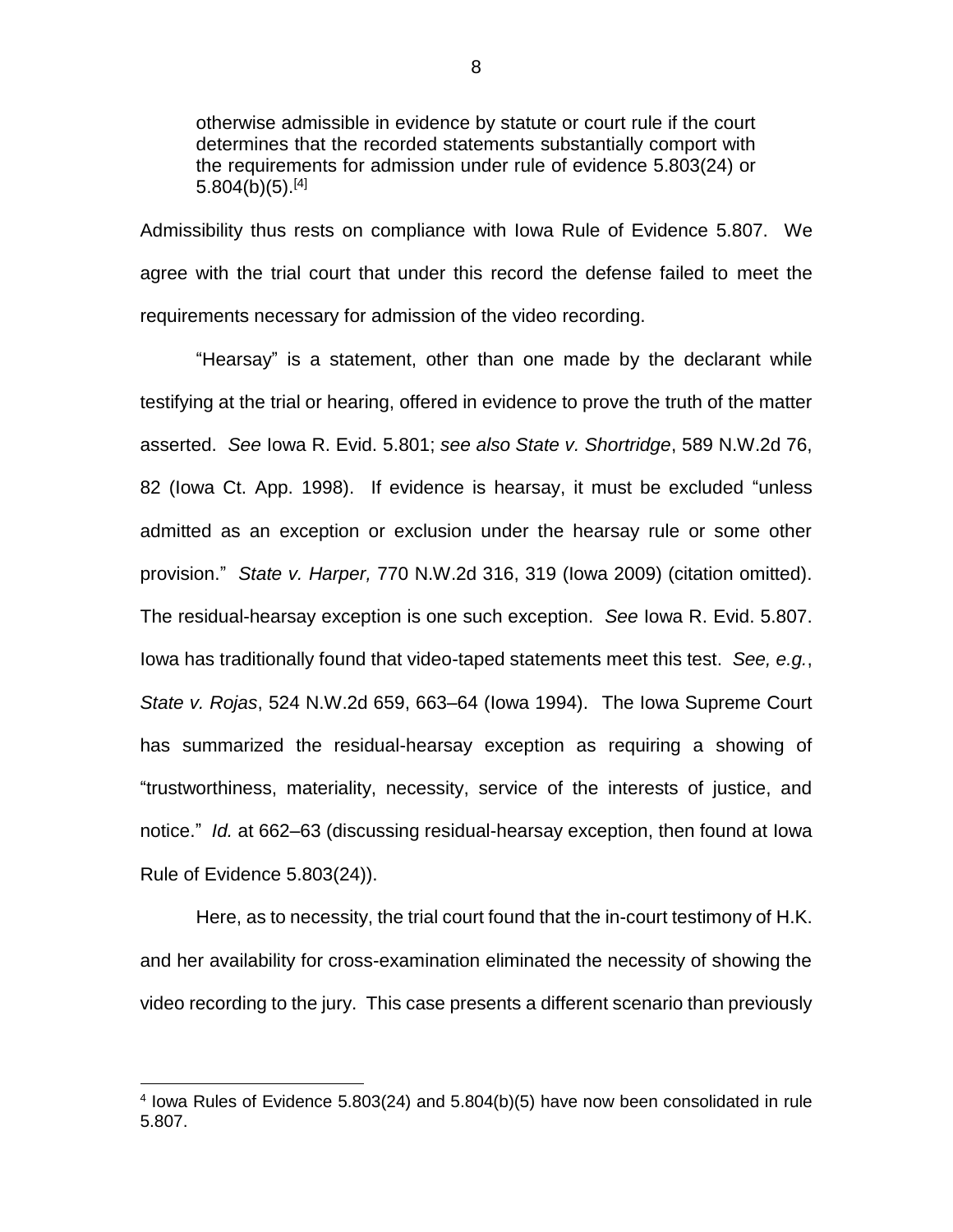addressed. In her recorded statement, H.K. denied Jarrett's abuse, but she testified at trial as to the abuse. In other cases, at trial the victim recants or denies the abuse, leaving the admission of the pretrial video-recorded statement as the only means by which the State can introduce the information it had received as to the abuse, thus fulfilling the necessity requirement. *See, e.g.*, *State v. Kone*, 562 N.W.2d 637, 638 (Iowa Ct. App. 1997). In *Kone*, this court found the recantation of the victim at or before trial established necessity. *Id.* Under the facts here, there was no necessity.

As to notice, the defense concedes it did not give timely notice as required by the rule. On appeal, Jarrett's counsel argues their own ineffective assistance in failing to give timely notice. Ineffective-assistance-of-counsel claims are generally preserved for postconviction proceedings but will be resolved on direct appeal "when the record adequately presents the issues." *State v. Thornton*, 498 N.W.2d 670, 675 (Iowa 1993). In order to succeed on a claim of ineffective assistance of counsel the defendant has the burden to show "(1) counsel failed to perform an essential duty and (2) prejudice resulted." *State v. Shanahan*, 712 N.W.2d 121, 136 (Iowa 2006) (citation omitted). Jarrett cannot establish prejudice on this point. As we have found above, the trial court properly determined the video-recorded statement did not meet the necessity requirement to be admitted under the residual-hearsay exception. Thus, even if timely notice had been given, the video-recorded statement would not have been admitted under the residualhearsay exception.

Next, Jarrett argues Iowa Code section 915.38(3) is unconstitutional because it violates article I, section 9, of the Iowa Constitution, which guarantees

9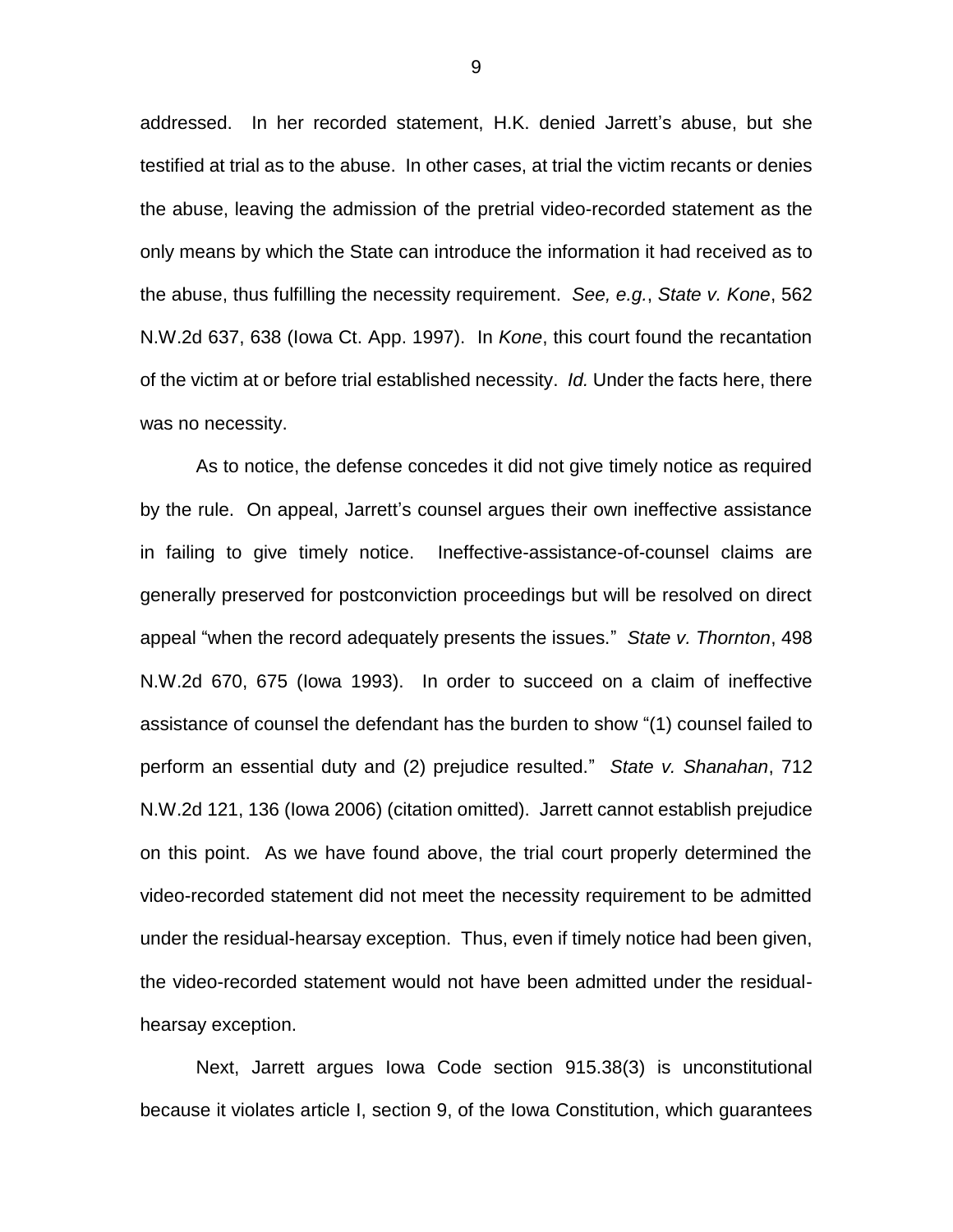that "no person shall be deprived of life, liberty, or property without due process of law." He contends the statute works in only one direction—that it permits admission of a victim's prior recorded statement which "describes sexual contact performed with or on the child" but does not allow the admission of recorded statements of a child who denies sexual contact occurred. The trial court held that since H.K. in her recorded statement denied any abuse, she did not describe sexual contact and the recorded statement did not fall within the statute so as to be admissible.

As the State points out, Jarrett did not need to rely on section 915.38(3) for admission of H.K.'s prior recorded statement. Since H.K. testified at trial, the statement was admissible for impeachment as a prior inconsistent statement. *See* Iowa R. Evid. 5.613. Jarrett's counsel did not attempt to impeach H.K.'s testimony by cross-examining her about the prior recorded denial or by offering the recorded statement to impeach her trial testimony that the abuse occurred.

When evaluating the constitutionality of evidentiary rules based on due process considerations, "the traditional approach has been to invalidate an evidentiary rule when it 'violates those "fundamental concepts of justice which lie at the base of our civil and political institutions," which define "the community's sense of fair play and decency."'" *State v. Reyes*, 744 N.W.2d 95, 101 (Iowa 2008) (quoting *United States v. Lovasco*, 431 U.S. 783, 790 (1977)). Even though the statute here appears to only work one way—for admission of a prior recorded statement where the child has described sex acts by the defendant when that evidence is not otherwise available at trial—as becomes obvious under the facts of this case, if the child has previously denied the abuse but testifies at trial that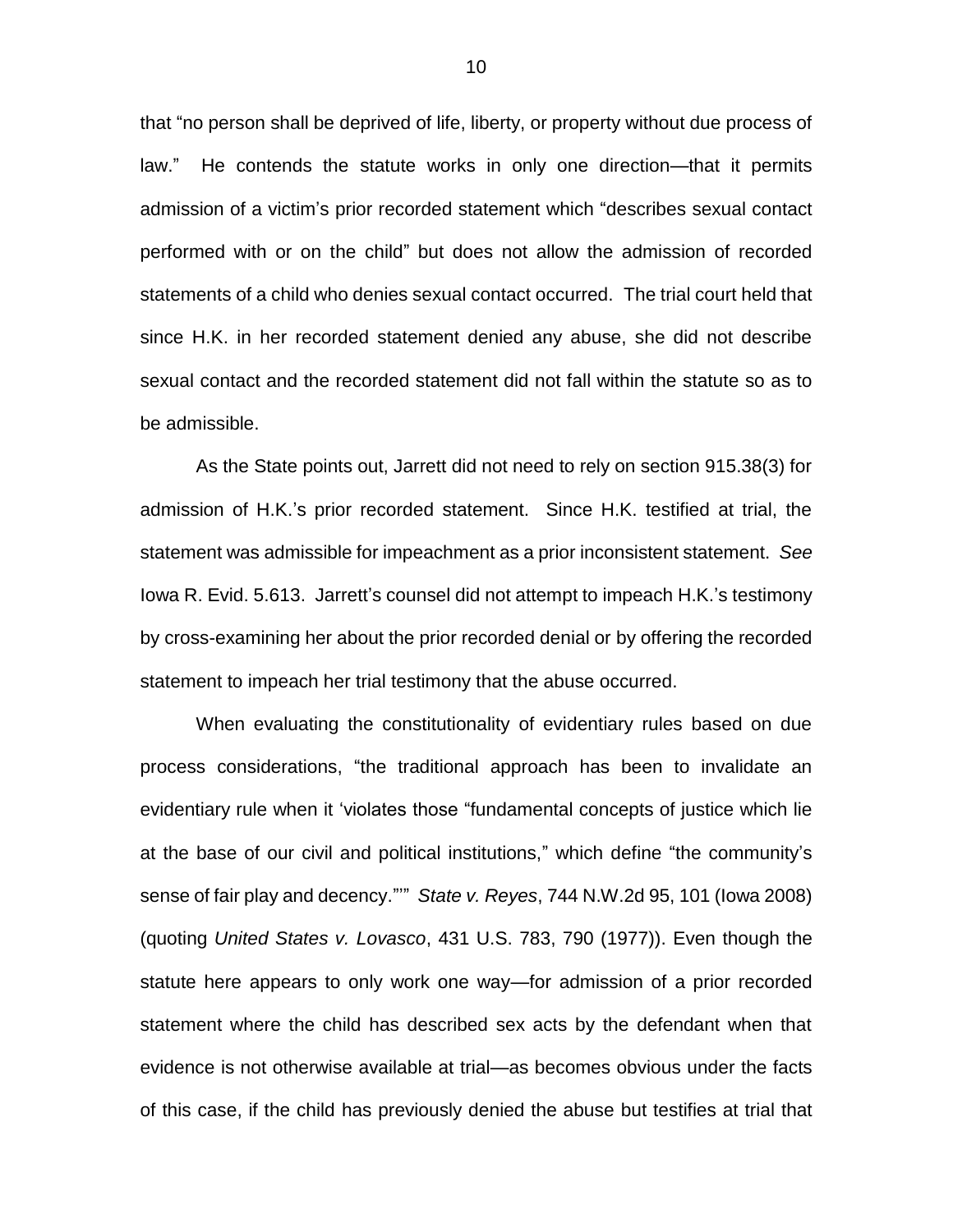such abuse occurred, then the prior recorded statement is admissible for impeachment as a prior inconsistent statement. The statute need not work in the opposite direction because such recorded statements are admissible under other provisions of the rules of evidence—as prior inconsistent statements. Thus, there is no constitutional infirmity in section 915.38(3).

B. Whether the trial court erred in failing to grant Jarrett's motion for judgment of acquittal based upon insufficient evidence and lack of corroboration of H.K.'s sexual abuse testimony?

Jarrett makes an impassioned plea that he should not be convicted on the unreliable, stale testimony of H.K. alone, which he claims was lacking in detail, not supported by any physical evidence, and, thus, insufficient to support a conviction. The standard of review for a claim of insufficient evidence is for correction of errors at law. *State v. Sanford,* 814 N.W.2d 611, 615 (Iowa 2012). The State's burden is met if "a rational trier of fact could have found that the elements of the crime were established beyond a reasonable doubt." *State v. Keopasaeuth*, 645 N.W.2d 637, 639–40 (Iowa 2002). A reviewing court should consider "all reasonable inferences that may be fairly drawn from the evidence" in support of the verdict. *State v. Showens*, 845 N.W.2d 436, 439–40 (Iowa 2014) (quoting *State v. Romer*, 832 N.W.2d 169, 174 (Iowa 2013)).

Jarrett also contends constitutional due process, at the least, should require that H.K.'s testimony of the sexual abuse be corroborated to support a conviction. His argument is based on the statutory expansion of the statute of limitations in child sex abuse cases to ten years after the child reaches eighteen years of age. *See* Iowa Code §§ 802.2(1) (providing, in cases of sexual abuse "committed on or with a person who is under the age of eighteen," up to ten years after the minor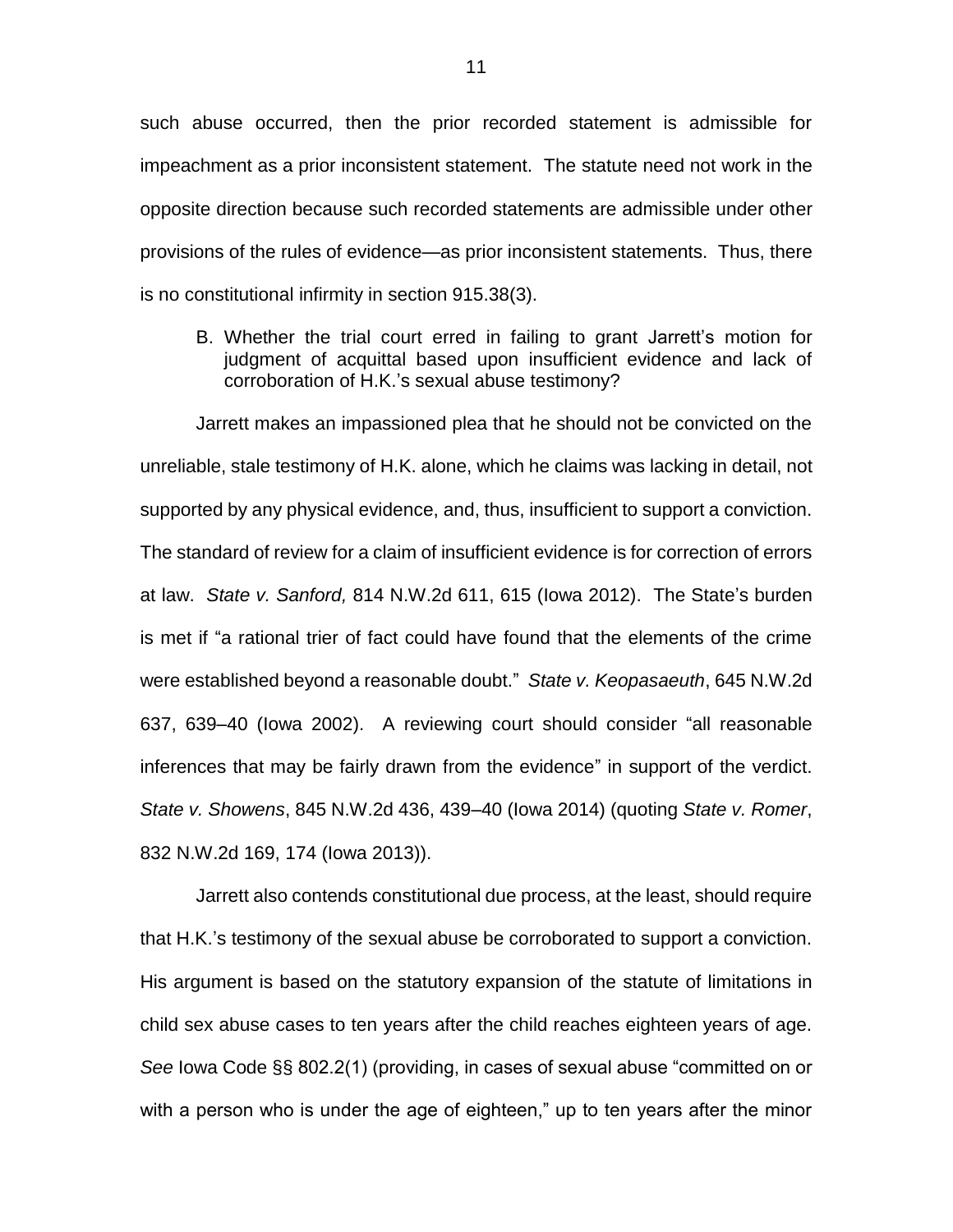victim reaches age eighteen before the statute of limitations runs), 802.3 (providing general three-year statute of limitations); *see also State v. Walden*, 870 N.W.2d 842, 845–46 (Iowa 2015). Jarrett contends the extended limitations period for bringing such charges also allows for claims of multiple incidents of abuse over extended periods of time that are difficult to defend, in part, due to the loss of the defense's ability to produce evidence countering the allegations.

Jarrett's arguments are contrary to the historical development of the law in this area. Nearly 350 years ago Sir Matthew Hale, Lord Chief Justice of the King's Bench made the statement:

It is true, rape is a most detestable crime, and therefore ought severely and impartially to be punished with death; but it must be remembered that it is an accusation easily to be made and hard to be proved, and harder to be defended by the party accused, though never so innocent.

*State v. Feddersen*, 230 N.W.2d 510, 514 (Iowa 1975) (citation omitted). This commentary led to the statutory requirement of corroboration of the testimony of a rape victim originally found in Iowa Code section 13900, later re-numbered to 782.4. The statute was repealed in 1973. *See* 1973 Iowa Acts ch. 1271, § 2. Also, up until 1975, there was a uniform jury instruction that advised the jury that a claim of rape was easy to make and difficult to disprove. This instruction was disapproved of by the Iowa Supreme Court in *Fedderson*, 230 N.W.2d at 514–15, calling the instruction a discredited anachronism.

As a result of these developments, Iowa law allows a jury to convict a defendant of sexual abuse based solely on the uncorroborated testimony of the complaining witness: "A rape victim's accusation need not be corroborated by physical evidence." *See State v. Hildreth*, 582 N.W.2d 167, 170 (Iowa 1998);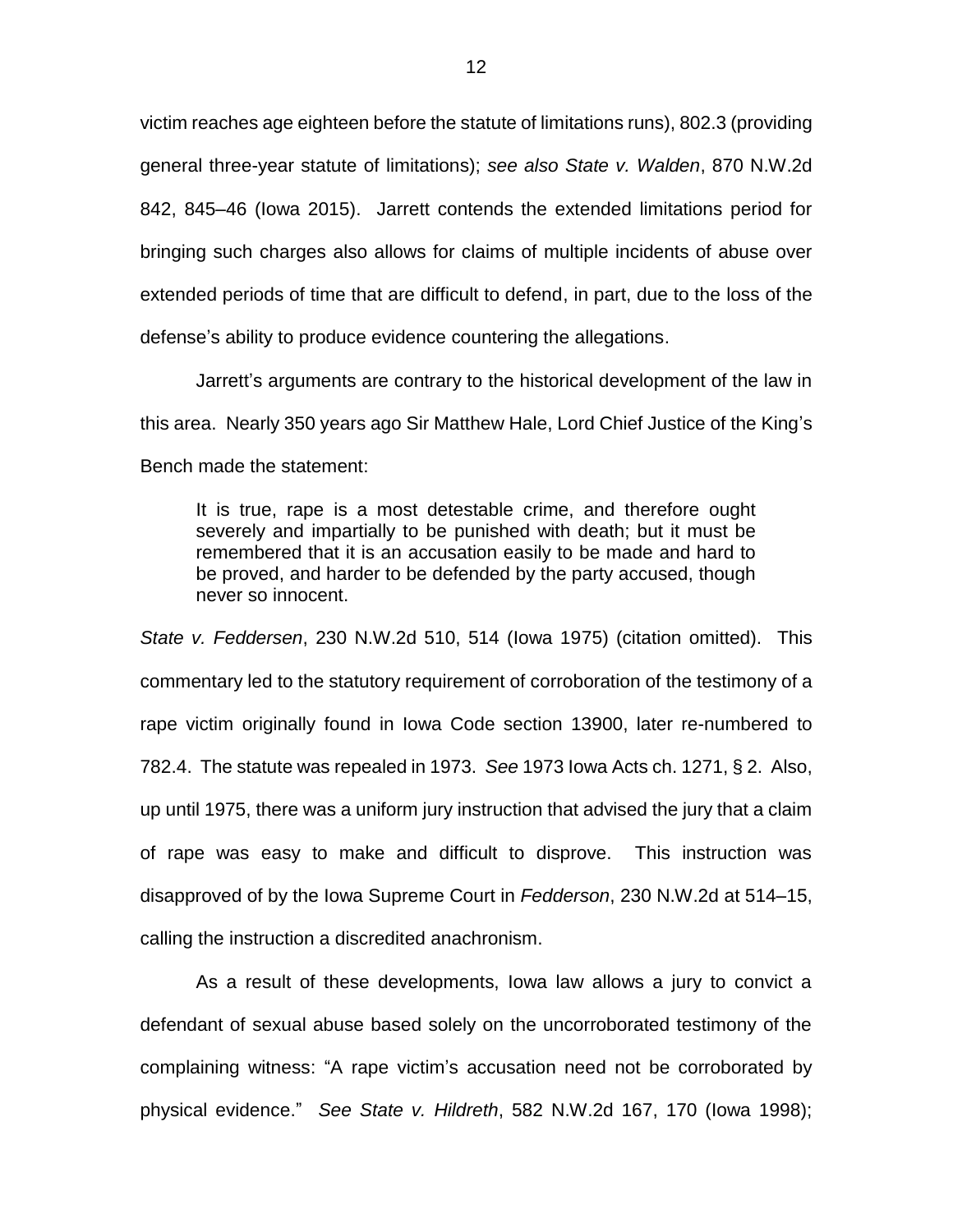*accord State v. Knox*, 536 N.W.2d 735, 742 (Iowa 1995) ("The law has abandoned any notion that a rape victim's accusation must be corroborated."); *Feddersen*, 230 N.W.2d at 515 ("In eliminating the requirement of corroboration of a rape victim's testimony, the legislature rejected this concept as a discredited anachronism. We now do likewise."). The law forecloses this claim.

Upon our review of the record, the testimony of H.K. was sufficient for a rational trier of fact to have found that the elements of the crime were established beyond a reasonable doubt. Jarrett's claim of insufficient evidence was properly rejected.

# C. Whether the trial court was incorrect in evidentiary rulings, which Jarrett claims denied him the opportunity to present his theory of defense?

Jarrett contends two of the court's evidentiary rulings during trial prevented him from introducing evidence concerning H.K.'s credibility, specifically: (1) H.K.'s condition (suicidal, under the influence of drugs and alcohol) when he contends she first told others about the sex abuse and (2) that H.K. had told her employer or people at her employment that she had a brain tumor when, in fact, she did not. The court sustained the State's relevance objections to both inquiries.

We generally review evidentiary claims for an abuse of discretion. *State v. Harrington*, 800 N.W.2d 46, 48 (Iowa 2011). A court abuses its discretion when its discretion is based upon an erroneous application of the law or is not supported by substantial evidence. *Graber v. City of Ankeny*, 616 N.W.2d 633, 638 (Iowa 2000). In this case, Jarrett claims that the court's evidentiary rulings amount to a constitutional deprivation of his right to present the complete theory of his defense, citing *Crane v. Kentucky*, 476 U.S. 683, 690 (1986), and the Sixth and Fourteenth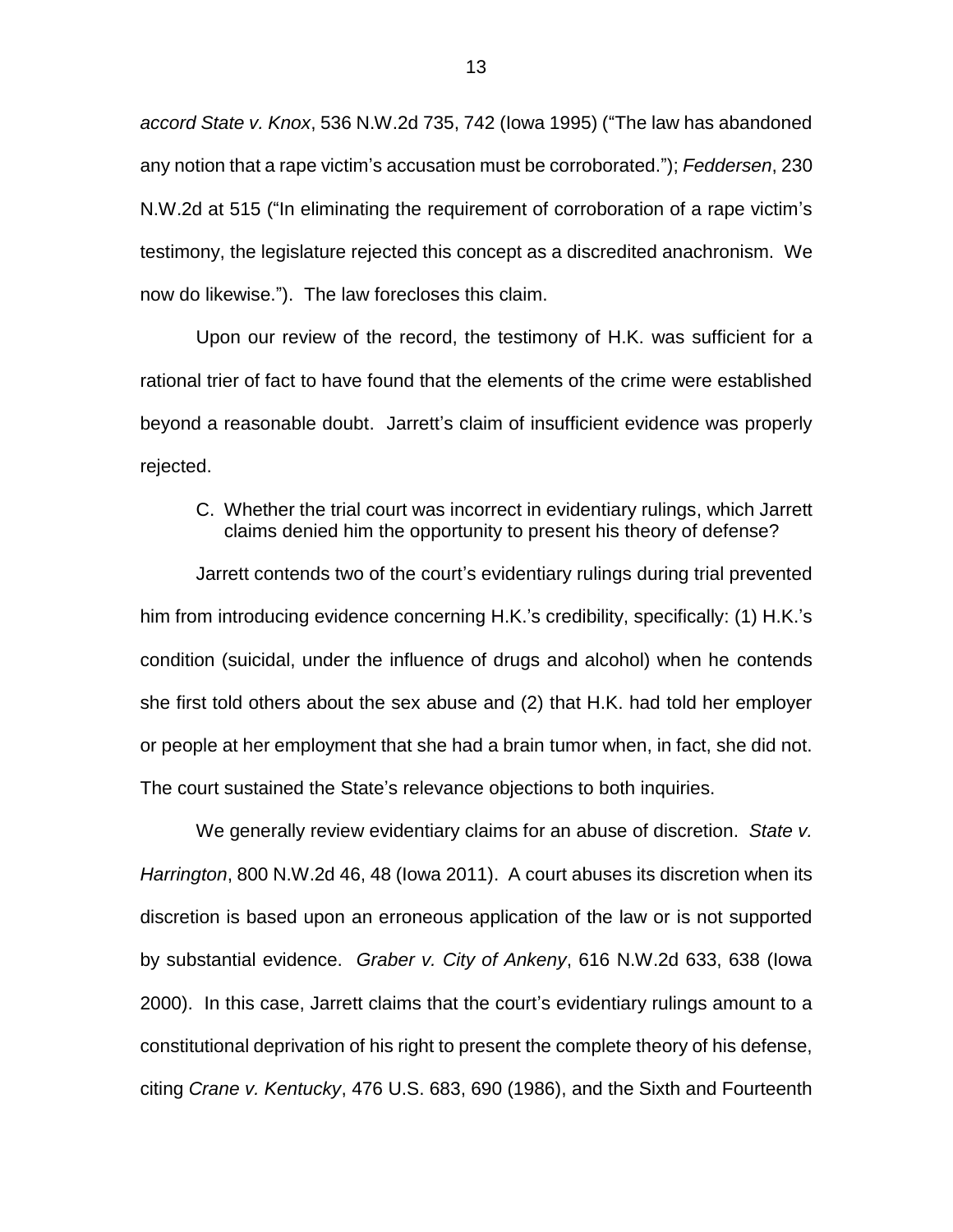Amendments to the United States Constitution.<sup>5</sup> A review of *Crane* discloses a specific set of facts inapplicable here. There, a defendant moved to suppress his confession to police as involuntary. *Crane*, 476 U.S. at 685. After a hearing, the trial court ruled the confession was voluntary. *Id.* The defendant at trial sought to again attack the voluntariness of his confession, which the court denied, finding that the voluntariness issue had already been decided by the court. *Id.* at 686. The United States Supreme Court reversed, holding

As the Court noted in *Jackson* [*v. Denno*, 378 U.S. 368, n.13 (1964)], because "questions of credibility, whether of a witness or of a confession, are for the jury," the requirement that the court make a pretrial *voluntariness* determination does not undercut the defendant's traditional prerogative to challenge the confession's *reliability* during the course of the trial.

*Id.* at 688. In the case before us, Jarrett was permitted to challenge the credibility of his accuser, H.K., but within the framework of the rules of evidence dealing with credibility. We find the trial court rulings in this case do not rise to the level of a constitutional deprivation.

In this appeal, other than raising the constitutional challenge that he was prevented from presenting his complete theory of defense, Jarrett fails to argue or present legal authority on the substantive issue whether the trial court's evidentiary rulings were inconsistent with the rules of evidence dealing with credibility so as to constitute an abuse of discretion. Therefore, we may consider the issue waived. *See* Iowa R. App. P. 6.903(2)(g)(3) ("Failure to cite authority in support of an issue may be deemed waiver of that issue."); *see also State v. Olsen*, 794 N.W.2d 285,

<sup>5</sup> Jarrett also mentions article I, sections 9 and 10 of the Iowa Constitution.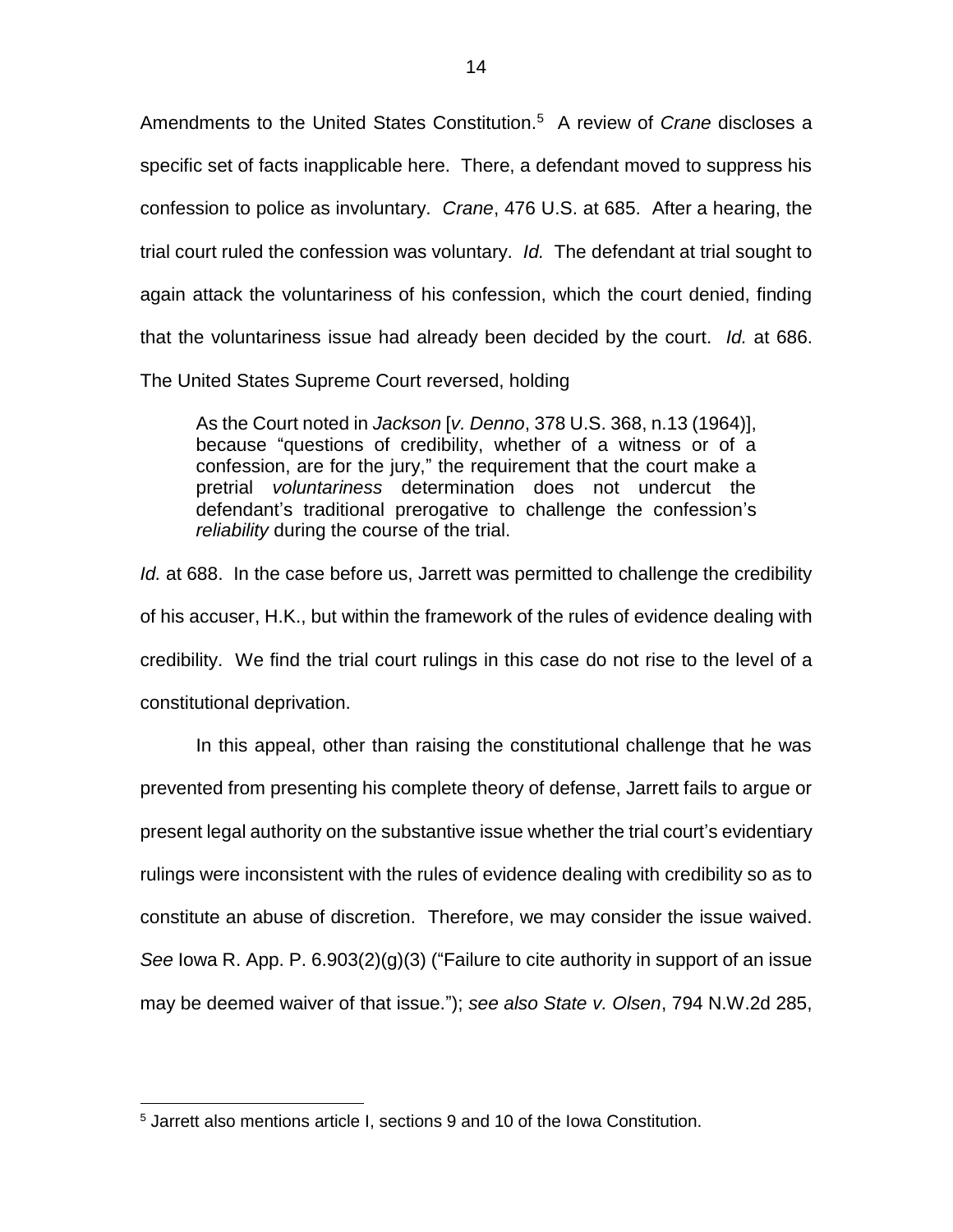287 n.1 (Iowa 2011) ("Because Olsen failed to raise this issue in his original brief, the issue is not preserved for our review.").

Nevertheless, we agree with the State. Generally, the credibility of a witness is always an issue and decided by the trier of fact. *State v. Weaver*, 608 N.W.2d 797, 804 (Iowa 2000) ("Determinations of credibility are in most instances left for the trier of fact, who is in a better position to evaluate it."). Jarrett attempted to offer evidence of specific acts. In *State v. Crawford*, 202 N.W.2d 99, 104 (Iowa 1972), the supreme court said, "We have repeatedly held admissibility of specific acts of misconduct on cross-examination to attack credibility is within trial court's discretion and will be disturbed only when such discretion has been abused." Such evidence may be admissible under Iowa Rule of Evidence 5.608(b), but it is still within the sound discretion of the court. *See State v. Smith*, 522 N.W.2d 591, 593 (Iowa 1994). "It is important to note the narrow scope of that rule. This part of rule 608 [now rule 5.608] permits cross-examination of a witness concerning a specific instance of conduct by the witness; it does *not* permit such conduct to be proved by extrinsic evidence." *State v. Greene*, 592 N.W.2d 24, 28–29 (Iowa 1999). 6 Further, our review discloses that Jarrett was allowed to ask H.K. about her emotional condition when she disclosed the sexual abuse to her aunt. The evidence also shows that H.K. had disclosed the abuse to three other persons before the disclosure to her aunt, so Jarrett's theory that the first disclosure was

 $6$  We also note here that, as to the question posed to H.K. about whether she was suicidal on the day she disclosed the sexual abuse to her aunt, Jarrett did not make an offer of proof regarding what H.K.'s answer would have been. Under *Green* the record is insufficient for us to consider the issue on appeal. 592 N.W.2d at 28.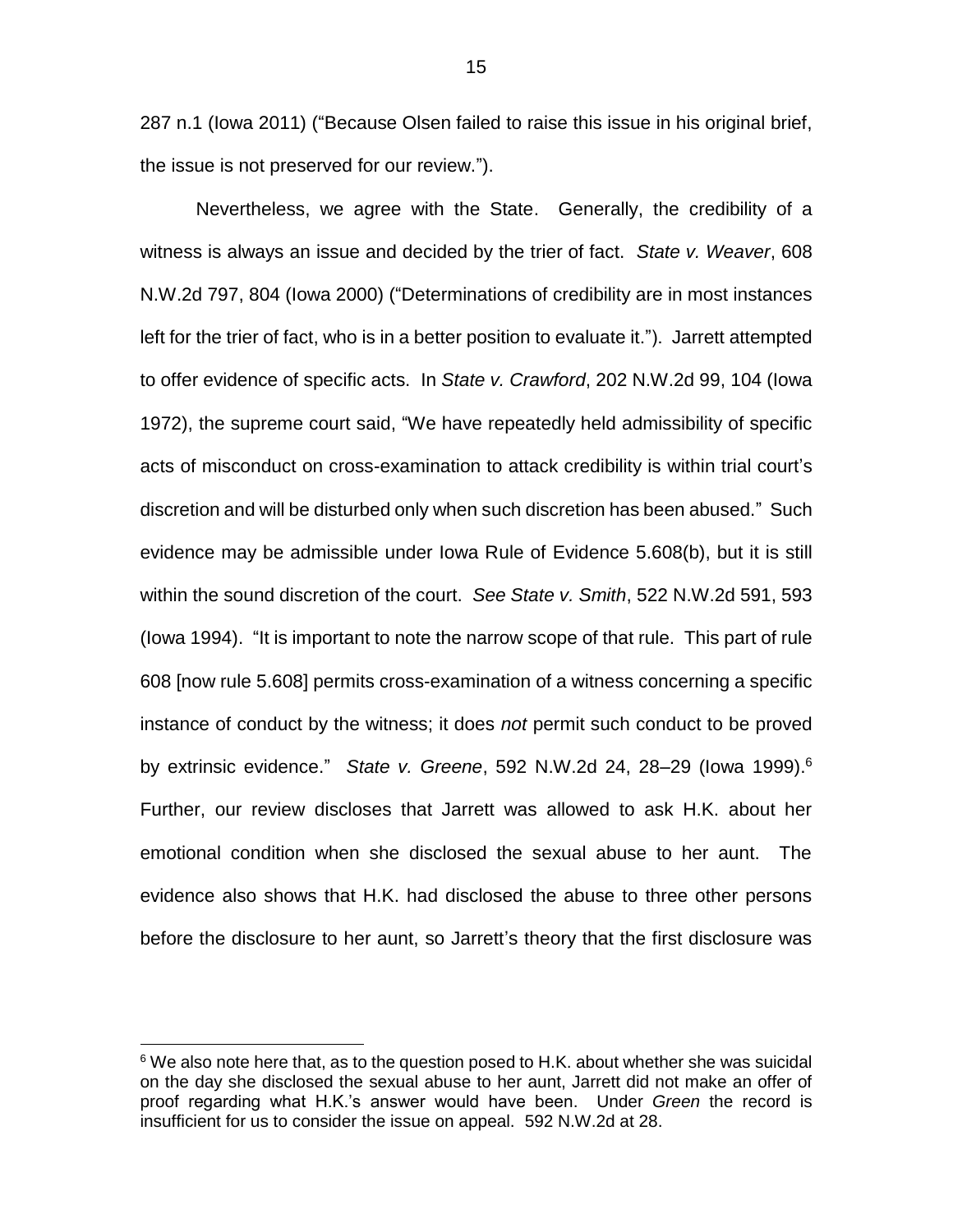the product of H.K.'s mental issues, drugs, or alcohol is not supported. We thus conclude the trial court's rulings were not an abuse of discretion.

D. Whether the trial court erred in failing to sustain Jarrett's objections that the prosecutor engaged in a *Graves* violation by placing the burden on Jarrett to prove the complaining witness had lied?

During the State's closing argument, Jarrett's counsel objected on two occasions to statements made by the prosecutor.<sup>7</sup> Again, during the State's rebuttal argument, Jarrett's counsel objected. $8$  All objections were that the prosecutor's argument constituted shifting the burden of proof to the defendant and violated the *Graves* case. *See State v. Graves*, 668 N.W.2d 860, 869 (Iowa

 $\overline{7}$ 

DEFENSE COUNSEL: Your Honor, I would like to enter an objection at this time. I believe that the prosecution is inject—is engaged in burden shifting, trying to put the burden on the defense to show why she would fabricate. We don't have to show—

<sup>8</sup> The second interjection occurred as follows:

. . . .

PROSECUTOR: And here's the thing: If she were untruthful, wouldn't it make sense—use your common sense here. All right. The judge tells you in the instructions that you can use your common sense. We don't ask you to check it on the coat rack outside.

When you're thinking about [H.K.'s] testimony and [H.K.'s]—you know, what she said happened to her over the eight years, the course of her childhood, about what Joshua Jarrett did to her, don't you think she could make up a lot better fabrication? If she's not bound by the truth there's an old—

PROSECUTOR: And again, over the course of this trial, the course of H.K.'s testimony and all the other evidence in the case, you can look at a witness's motive. Right? What motive answers the why question; right? What motive was developed in the evidence that [H.K] fabricated anything? There was—

DEFENSE COUNSEL: Your Honor, again, I would interpose an objection. We don't have to prove a motive. That's shifting the burden to the defendant.

PROSECUTOR: That's what the testimony is in the case. Still, it goes back to [H.K.] and why would she fabricate something that didn't occur? There's no motive, again, that's been—

DEFENSE COUNSEL: Your Honor, I would make the same objection.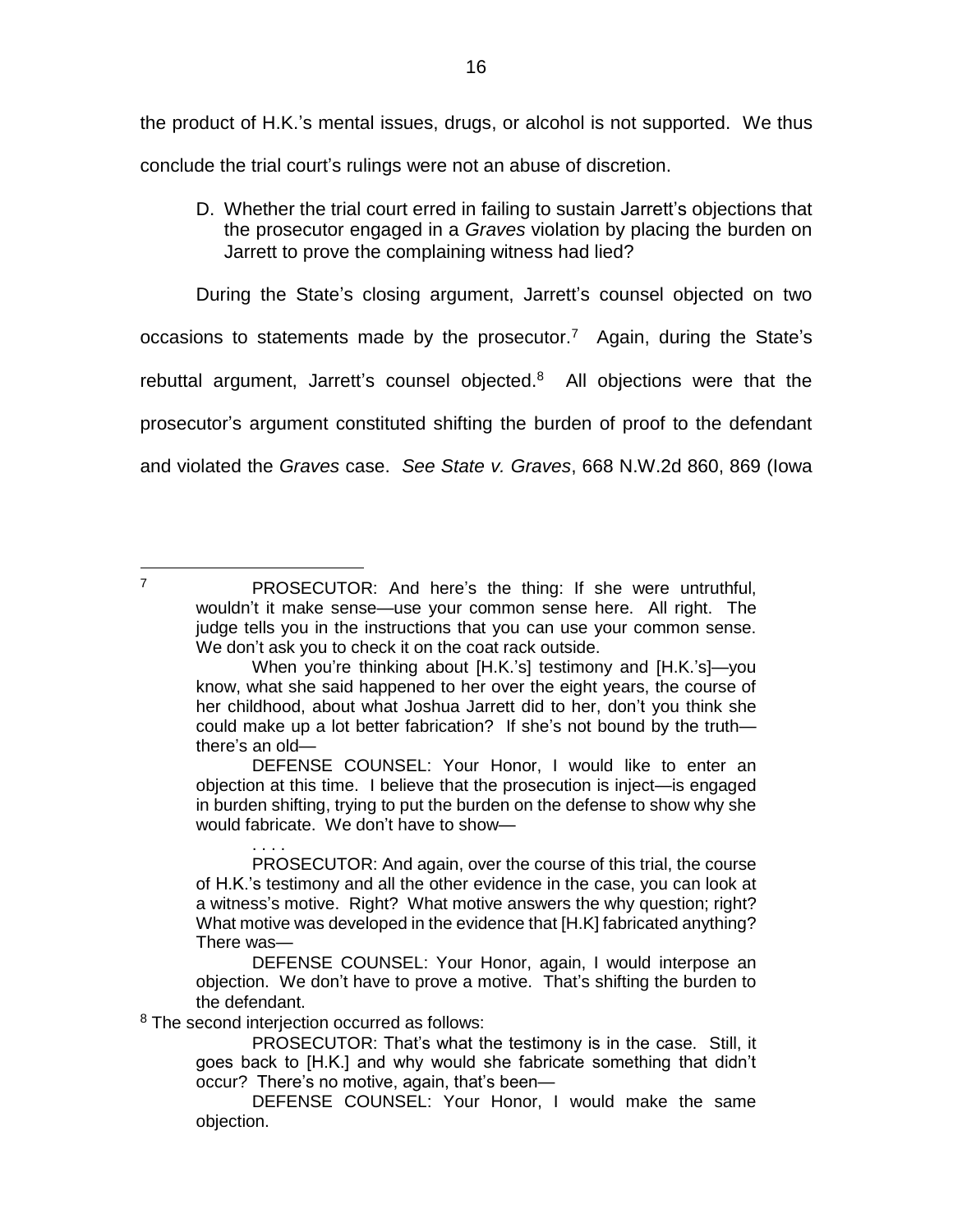2003) (holding prosecutorial misconduct denies the defendant a right to a fair trial under Fourteenth Amendment due process framework).

A trial court has broad discretion in ruling on claims of prosecutorial misconduct; therefore, our review is for abuse of discretion. *Thornton*, 498 N.W.2d at 676 (citing *State v. Erving,* 346 N.W.2d 833, 836 (Iowa 1984); *State v. Lass,* 228 N.W.2d 758, 770 (Iowa 1975)).

"To prevail on a claim of prosecutorial misconduct, the defendant must show both the misconduct and resulting prejudice." *State v. Neiderbach*, 837 N.W.2d 180, 209 (Iowa 2013). "Prosecutorial misconduct only warrants a new trial when the conduct is 'so prejudicial as to deprive the defendant of a fair trial.'" *State v. Bowers*, 656 N.W.2d 349, 355 (Iowa 2002) (quoting *State v. Anderson*, 448 N.W.2d 32, 33 (Iowa 1989)).

Our reading of the trial transcript leads us to the same conclusion as that found by the trial court—the prosecutor's statements were appropriate comments during closing argument and did not shift the burden to Jarrett to prove anything. The statements pointed to the fact that if H.K was going to fabricate the events of the sexual abuse, she could have done a better job. Also, the evidence disclosed no motive for H.K. to fabricate. In the prosecutor's statements, he did not affirmatively state or imply that the defendant had the burden to prove H.K. fabricated or had a motive to do so. As the evidence at trial disclosed, there were only two witnesses to the acts giving rise to the sexual abuse charges—H.K. and Jarrett. The verdict rested on who the jury believed was credible and telling the truth. The State's argument fell well within the bounds described in a jury instruction, which allowed the jury to consider a witness's interest in the trial, their